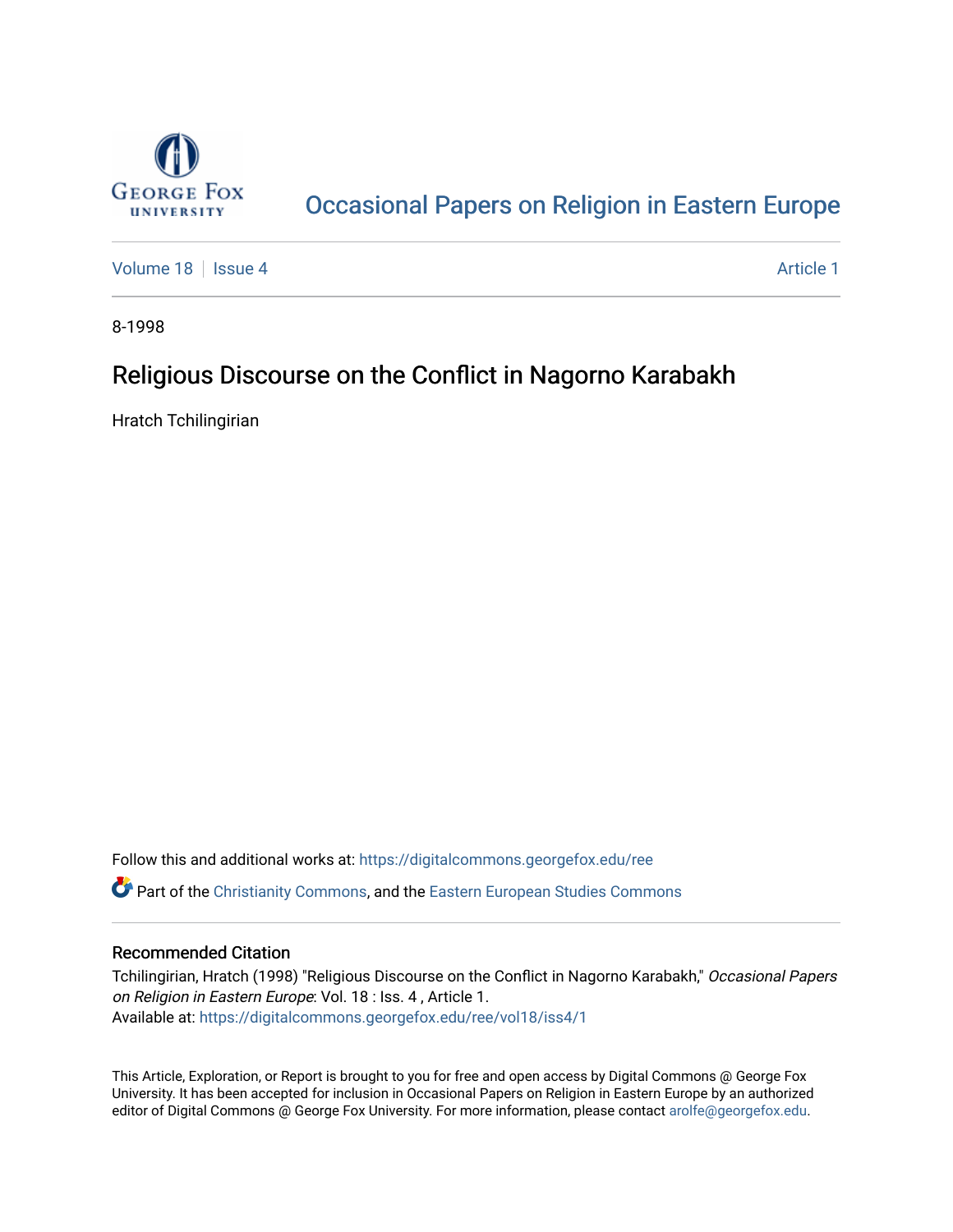# **RELIGIOUS DISCOURSE ON THE CONFLICT IN NAGORNO KARABAKH**

## <span id="page-1-0"></span>By Hratch Tchilingirian

*Hratch Tchilingirian is a Ph.D. candidate in the Sociology Department at the London School of Economics and Political Science*.

Nagorno Karabakh is a small territory of 4,388 square kilometers in the South Caucasus. With an Armenian population of about 150,000, it remains the oldest region with unresolved conflict in the former Soviet Union. The crux of this conflict is the right of self-determination of the Armenians of Nagorno Karabakh on the one hand and the territorial integrity of what is now the Republic of Azerbaijan (formerly Azerbaijan SSR) on the other.

What had started as a popular movement for self-determination in 1988 turned into a full-scale war in 1991, with far reaching political and military implications. Today the situation is further complicated by the fact that both parties in the conflict, the Armenians of Karabakh and the Republic of Azerbaijan, consider what used to be the Nagorno Karabakh Autonomous Oblast (NKAO) an integral part of their respective territories. In September 1991 the Supreme Soviet of Nagorno Karabakh declared an independent Republic of Mountainous Karabakh (RMK), encompassing the territory of the former autonomous region, plus the Shahumian district in the north. This was confirmed by a referendum in December 1991 when elections were held for a new parliament (boycotted by the Azeri minority). No state has recognized the RMK's independence including the Republic of Armenia.

While the war is not officially over, May 12, 1998 marks the fourth anniversary of the cease-fire in Nagorno Karabakh, after six years of armed conflict and bloodshed. The war has claimed over 25,000 lives on both sides, created more than one million refugees (about 450,000 in Armenia and 750,000 in Azerbaijan), and has destroyed several hundred villages in the region.

In February 1992 the Organization for Security and Cooperation in Europe (CSCE at the time) called for a cease-fire, humanitarian aid, an arms embargo and a guarantee of human rights. Since then, OSCE has become actively involved in facilitating negotiations for the peaceful settlement of the Karabakh conflict, since March 1992, OSCE's Minsk Group has become the main forum of negotiations between the parties to the conflict. The Minsk Group talks have attempted to formulate a political agreement to determine Nagorno Karabakh political and legal status, demilitarization of the region, international guarantees, and deployment of peacekeeping forces between the Armenians and the Azerbaijanis. To date, however, the two-dozen plus OSCE-sponsored negotiations have not yielded any concrete results.

## **Not a religious war**

Since the beginning of the "Karabakh Movement" in 1988, the Armenian-Azeri conflict has been portrayed, particularly by the Western media, as an ethnic rivalry between 'Christian Armenians'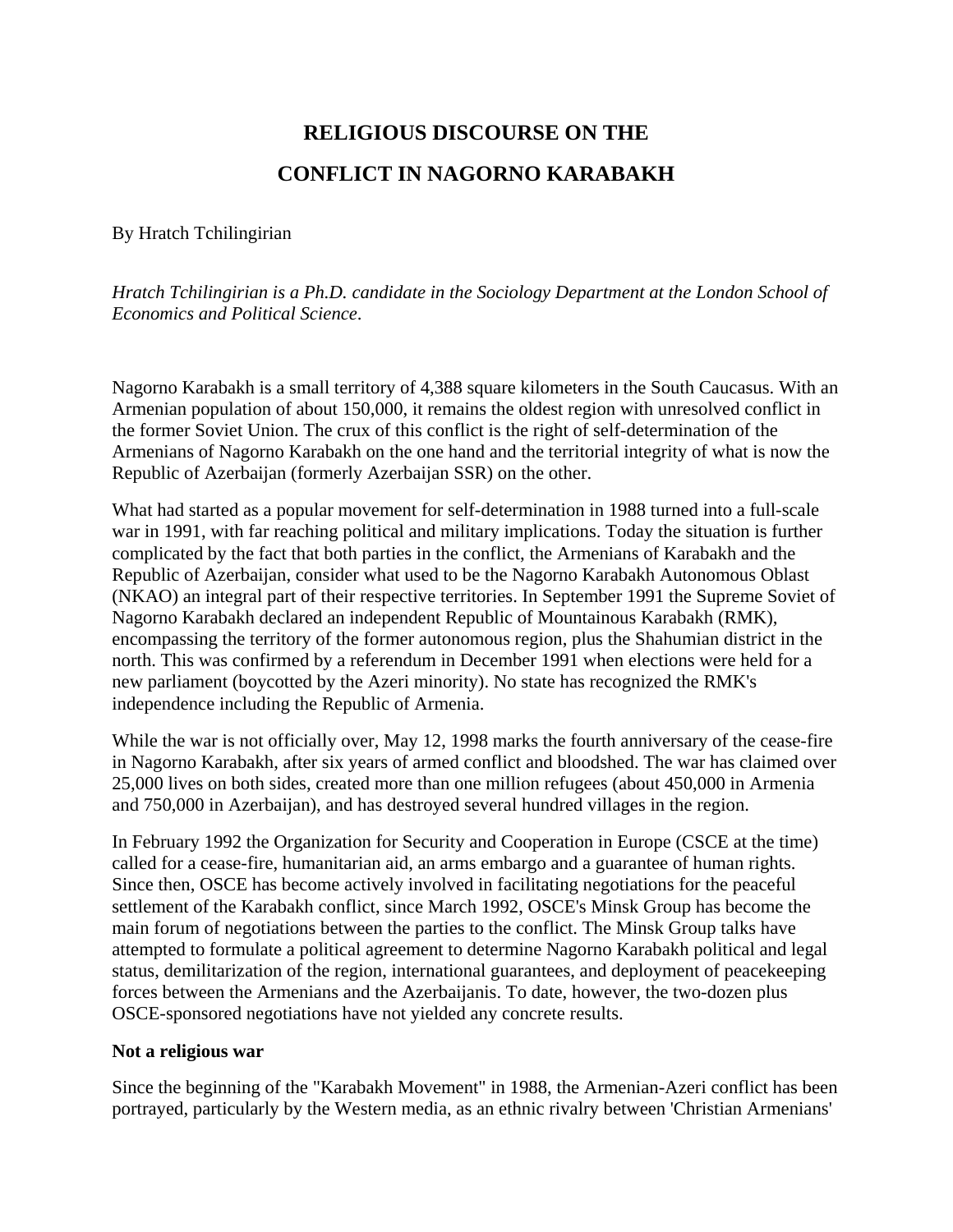and 'Moslem Azerbaijanis'. And through the years both sides have persistently rejected such characterizations. On several occasions Armenian and Azeri government and religious leaders have stated that the war in and for Karabakh is not a "religious war" at all. I would agree that the war is not a "religious war."

Despite official declarations, religious symbolism and sentiment seem to be more than peripheral aspects of the conflict. Both Armenian and Azerbaijani nationalism and irredentist passion have been heightened by a "new" religious consciousness. This essay will examine the religious dimension of the war with particular focus on the role of the Armenian Church and clergy and the language of religious discourse in Karabakh.

When limitations on religious freedom were lifted, beginning with *perestroika* in the mid-1980s, most countries that were under Soviet influence experienced a resurgence of religious faith and revival. The sudden return to religion and the subsequent ritual catharsis caught the established Church in Armenia by surprise. The late Catholicos Vazken I of All Armenians admitted, "We never anticipated that the freedom of religion that was granted would create such a situation for which we were certainly not prepared" (Tchilingirian 1992:7). The Church was ill prepared as it had neither the resources, the personnel, nor the leadership to respond to the growing spiritual needs of the people. As in the case of other churches in Eastern Europe and the former Soviet Union, the Armenian Church was also faced with the problem related to the anti-religious socialization and ignorance of the flock, and with accusations of collaboration with the communist regime. $\frac{(2)}{2}$  $\frac{(2)}{2}$  $\frac{(2)}{2}$ 

Beginning in 1988, the earthquake, the struggle for independence, the war in Karabakh, and the blockade of both Armenia and Karabakh all helped to shape the public and private lives of Armenians. Parallel to the political, economic and social factors of these events, a religious dimension had been added to Armenian public discourse.

Besides its rich cultural heritage, Karabakh, like Armenia, has an impressive religious history. For centuries, it had been a region with vibrant religious institutions, hundreds of churches, monasteries and church schools.

#### **The historic roots of the Church**

Soon after Armenia's conversion to Christianity in the fourth century, $\frac{(3)}{2}$  $\frac{(3)}{2}$  $\frac{(3)}{2}$  the Kingdom of Albania (not to be confused with Albania in the Balkans), which included the provinces of Artsakh (later Karabakh) and Utik, converted to Christianity through the efforts of St. Gregory the Illuminator, the evangelist of Armenia (cf. Akopian 1987: 124-7). Grigoris, the grandson of St. Gregory, was appointed head of the Albanian Church around 330 A.D. He was martyred in 338 while evangelizing in the northeast region of the country near Derbend (currently Daghestan). His body was brought to Artsakh and buried in a church in Amaras (Martuni region). In 489 King Vachakan the Pious renovated the church and built a special chapel dedicated to Grigoris (Mkertchian 1985: 140-142). Even today the monastery of Amaras is one of the most important shrines in Karabakh and is considered a holy site for pilgrims. Karabakhtzis are also proud of the fact that Mesrop Mashtotz, the inventor of the Armenian alphabet, established the first Armenian school in Amaras (cf. ArmEncy. Vol. 1, 1974: 277; Leo 1947: 152).

The Albanian Church was established by the Armenian missionaries and pledged canonical allegiance to the Armenian Church. In the wake of the controversy over the 'dyophysite' Christology of the Council of Chalcedon, the three churches jointly convened the Council of Dwin in the sixth century and refuted the decision of Chalcedon.

In 552 the seat of the Albanian Church was moved from Derbend to Partav and an Albanian Catholicosate was established. The patriarch of the Albanian Church was given the title "Catholicos of Aghuank" (Artsakh and Utik) and received his ordination and canonical authority from the Catholicos of Armenia (Ulubabian 1981: 201-4).

From the eleventh to the thirteenth century, more than forty monasteries and major religious centers were built in Karabakh through the patronage and efforts of the Armenian princes of Artsakh. In time these monasteries became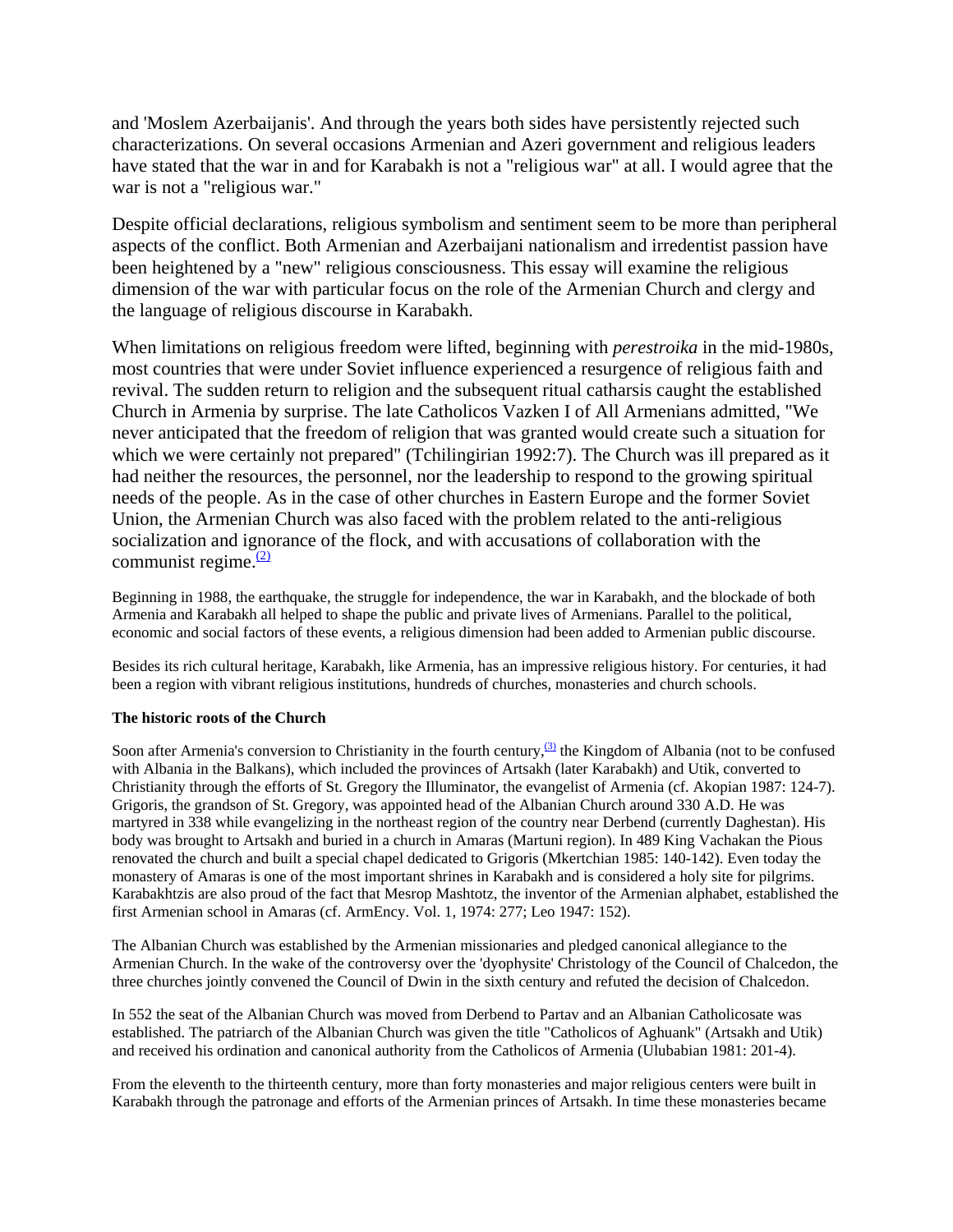...chimneys of enlightenment and a warm hearth of Christianity, incense-full houses of worship, protectors of faith, hope and love, defenders of nationality, language, literature, and holy places that unwaveringly defended the unique and orthodox doctrines of the Armenian Church (Parkhoudaryants 1902: 193-5).

One of the most famous clans to have contributed to the revival of the Church and piety in Artsakh is the Hassan Jalal princely family who, besides building the famous monastery of Gandzasar, gave several Catholicoses and bishops for the service of the church in Karabakh. The last clergyman in the Jalal clan, who is buried in the courtyard of the monastery of Gandzasar, has the following engraved on his epitaph: "This is the tombstone of Metropolitan Baghdassar, an Armenian Albanian, from the family of Jalal the great Prince of the land of Artsakh, dated 3 July 1854." Prince Hassan Jalal was also buried in the same monastery in 1261.

Beginning with the fifteenth century, the monastery of Gandzasar became the seat of the native Catholicos of the Albanian Church. The existence of a separate Catholicosate in Karabakh, with its own autonomous religious institutions, attests to the importance of the region as a religious center.

In the 19<sup>th</sup> century, the status of the native Catholicosate suffered a great deal. In 1815 when Tsarist Russia liberated Karabakh from Persian domination, Catholicos Sarkis of Karabakh, was demoted to the rank of Metropolitan by a decision of the imperial authorities. Metropolitan Sarkis headed the see until his death in 1828. After his death, the Meliks (princes) and the people of Karabakh, requested that Catholicos Yeprem of Etchmiadzin ordain Baghdassar, a nephew of Sarkis, Primate of the Diocese of Karabakh. He was ordained in the Cathedral of Etchmiadzin (Ter Danielian 1948: 62-67). Thus, the Catholicosate of Karabakh was reduced, first to a Metropolitan seat and then to a diocese of the Armenian Church.

Between 1820 and 1930, Karabakh was a hub of vibrant religious and cultural life. The Diocese of Karabakh and Swiss missionaries (the Basel Evangelical Association) operated ten schools in Shushi alone<sup>[\(4\)](#page-1-0)</sup> and founded the first printing press in the region in 1928. Church and privately owned printing houses published over 150 titles on biblical, theological, philosophical, scientific and literary subjects. More than a dozen newspapers and journals were also published in Shushi, such as ethnographer Yervant Lalayan's *Ethnographic Journal* (the first volume). A remnant of this religious-cultural renaissance is the famous Cathedral of Our Savior (1868-1887) in the Kazanchetsots neighborhood of Shushi (Lalayan 1988 and Ter Gasbarian 1993).

Prominent scholars and teachers taught at the diocesan school in Shushi, among them, the well-known monk-teacher Hovsep Artsakhetzi. He was the first Armenian philosopher on Synthetic logic after the German school of philosophers and wrote on logic and epistemology. His first work was *First Element of Philosophy: Logic* published in 1840 (cf. ArmEncy. Vol. 6, 1980: 579).

It is interesting to note that there were also women monastics and deaconesses in Shushi, a rare phenomenon in the Armenian Church, who were involved with social and pastoral work under the aegis of the diocese.

#### **The Church in the early Soviet period**

In 1918 the Bolshevik Revolution gained force in the Transcaucasus, the Russian army disintegrated. The Ottoman Turks marched over the region, threatening the Armenians and Azeris, as well as other small ethnic groups. Faced with the possibility of a complete Turkish take-over, the representatives of the Armenians, Azeris and Georgians formed a Transcaucasian Federation. However, within a few months, by May 1918, the Federation had failed. Armenia Azerbaijan and Georgia proclaimed independence and became new republics. Since there were no true ethnic administrative boundaries, the new states became embroiled in a series of border conflicts, the most protracted and crucial of which centered on Mountainous Karabakh (Hovhannisian 1971: 4). Having been left to face their own uncertain future, Karabakhtzis formed the First Assembly of Karabakh Armenians and elected a People's Government in August 1918.

In February 1919 the Assembly dispatched Bishop Vahan of Shushi and Hrant Bagaturian, a member of the Executive Council, to Tiflis. He was to present the case of the freedom of Karabakh Armenians directly to the representative of Great Britain, General Thomson. However, their case fell on deaf ears. As political tension grew, 600 Armenians were massacred by Azerbaijani forces in a village near Shushi. Eventually the Armenians were forced to sign an agreement to provisionally put Karabakh under the jurisdiction of Azerbaijan until the Paris Peace Conference (Hovannisian 1971: 21; 33-35). This also signaled the beginning of the end for the Armenian Church in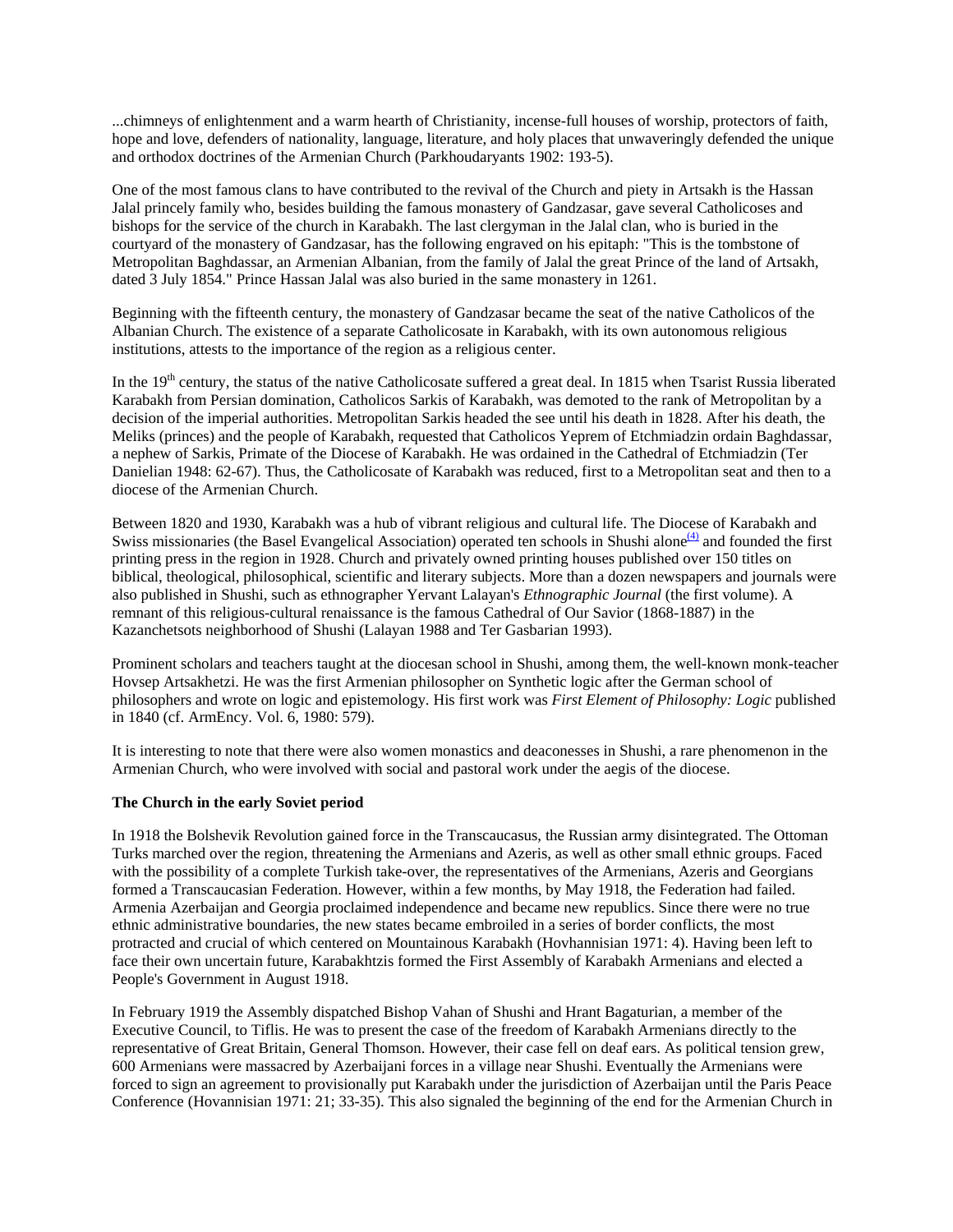#### Karabakh.

In 1923, when Soviet rule was established in Mountainous Karabakh, the Armenian Church was the first national institution to face monumental obstacles. In a letter dated November 3, 1924 the Armenian prelate of Baku, Bishop Mateos, addressed the Supreme Religious Council in Etchmiadzin, and reported that despite the State's decree on freedom of conscience and religious services, local communist leaders were taking violent and extreme measures against the priests and the church. Ignorantly thinking that these were state laws, the people and the priests dared not complain to higher authorities. They had neither protection nor a chief-prelate and were left in doubt. At the end of the letter Bishop Mateos urged the Supreme Religious Council to send a prelate to Karabakh without delay and, in the meantime, requested them to formally write the central authorities in Karabakh to bring to their attention the illegal acts of the regional officials (*Documents* 1994: 55-56).

In response to the recommendation of the prelate in Baku, and in view of the growing persecution of the church in Karabakh, in 1925 the Catholicos in Etchmiadzin appointed Archimandrite Vertanes (later Bishop) prelate of the Church in Karabakh and dispatched him to the region to oversee the administration of the Church. Since the city of Shushi was out of bounds (the Armenian neighborhoods had been burnt down and the Diocesan headquarters closed), the new prelate chose the monastery of Gandzasar as the seat of his diocese.

The new prelate visited the churches and monasteries in Karabakh and sent several reports to Etchmiadzin about the worsening conditions of the church as well as the pressure on his own activities (*Documents* 1994: 171-2; 241-2). His activities were closely monitored by the Commissar for Internal Affairs of Mountainous Karabakh.<sup>[\(5\)](#page-1-0)</sup>

In a letter to the Catholicos, Kevork V (1911-1930) in Etchmiadzin, Bishop Vertanes lamented the situation of the church in Karabakh. "Everyday dozens of churches and monasteries are being closed, clergymen are being imprisoned and exiled. Please help us in this dire situation. All we are left with is 112 functioning churches, 18 monasteries, and 276 priests" (*Etchmiadzin Archives* and *Documents* 1994: 172, 242). Meanwhile, the efforts of Etchmiadzin to negotiate with the authorities over the plight of the church in Karabakh yielded no results. On February 7, 1930, Bishop Vertanes was arrested and jailed. After nearly two years in prison, he was released as "the Supreme Court did not find [him] guilty of any crime." Upon his release, he returned to Etchmiadzin "to recuperate" and was never allowed to return to Karabakh (*Documents* 1994: 242-3). Thus ended the activities and formal existence of the Armenian Church in Karabakh.

There were 250-300 priests serving in Karabakh and its regions until the early twentieth century.<sup>[\(6\)](#page-1-0)</sup> Today there are only six clergymen in Karabakh, including the prelate, Bishop Barkev Martirossian. For more than fifty years there were no functioning churches or clergy in Karabakh.

#### **The return of the Church to Karabakh**

A month after a popular uprising and demonstrations in Yerevan and Stepanakert, in March, 1988 the Central Committee of the Communist Party of the Soviet Union, Council of Ministers of the USSR, issued a decree on social-economic developments in Nagorno Karabakh. This also encouraged a climate for cultural and religious revival.

Prior to the formal opening of the church, a renewed interest in religion and the church was created by the visits of preachers belonging to the Brotherhood of the Armenian Church. By 1987 they had attracted a following who later converted and became devout Christians.<sup>[\(7\)](#page-1-0)</sup> This coincided with the beginning of the "national liberation movement," when protest signatures were collected in secret in Karabakh.

In early 1988 these new converts began collecting signatures secretly to have churches reopened in Karabakh. The signatures were presented to the authorities and a copy was given to the Catholicos in Etchmiadzin. One of the converts described the conditions of the time:

The KGB was chasing us for doing this. They were threatening us and all sorts of things. But we didn't pay much attention to it. We collected the signatures and went to see the Catholicos with a delegation from Karabakh. $\frac{8}{10}$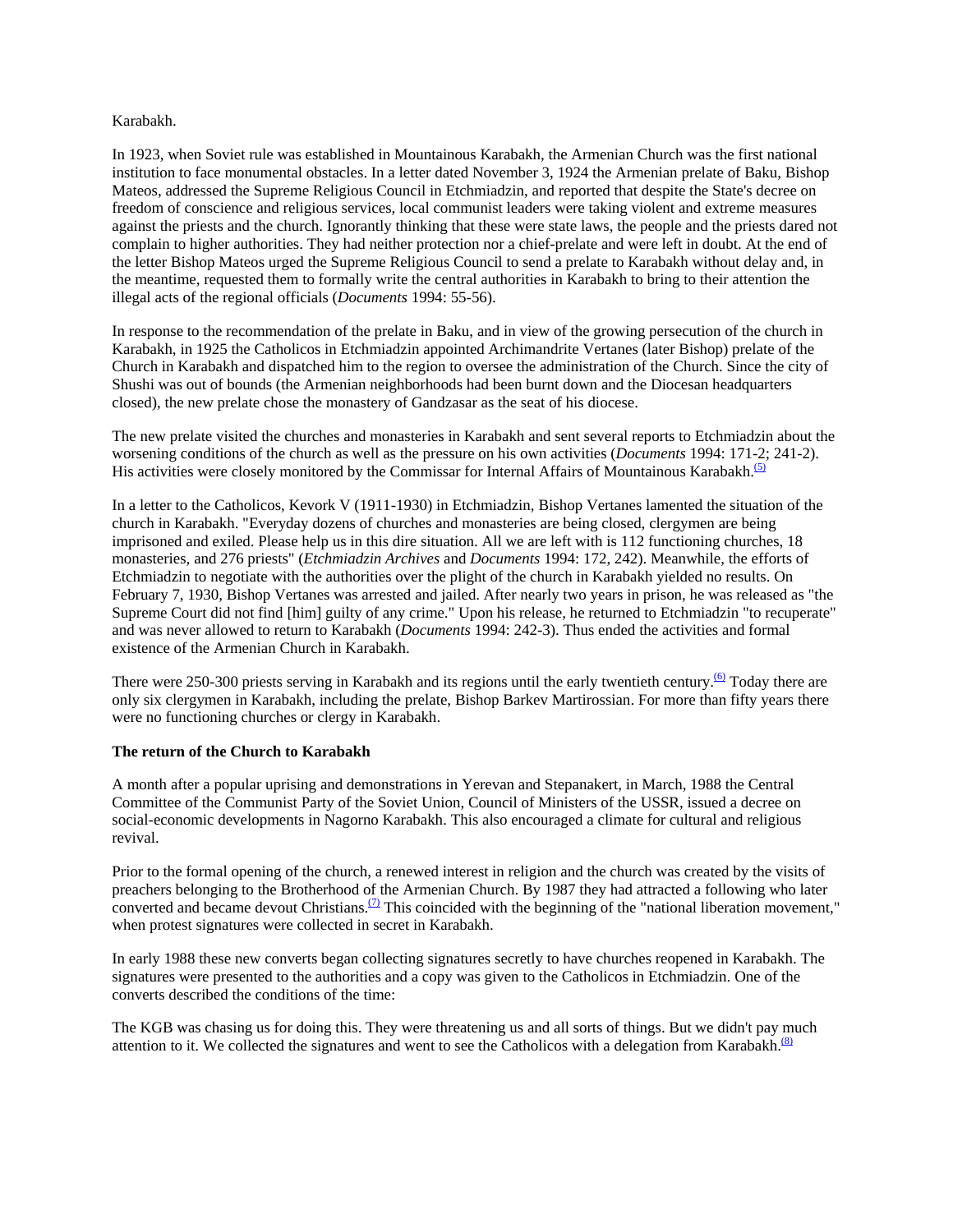This campaign of the "believers in Karabakh" provided Catholicos Vazken I additional leverage with the authorities to reestablish the long-defunct Diocese. In November 1988 he appointed Barkev Martirossian as Prelate of Karabakh. However, prior to the announcement, he had sent a young native-born priest, Fr. Vertanes Aprahamian, to Karabakh with the returning delegation that had visited Etchmiadzin. Fr. Vertanes, (renamed after the last Bishop of Karabakh) was the first clergyman to visit the enclave in decades. He stayed with believers and "secretly baptised people in homes, because the OMON forces [Special Forces of the Soviet Interior Ministry] were spread throughout the regions and were chasing the youth who were active [in the movement] and arresting them." $(9)$  About seventy people were baptised and they created the core of workers who would later help in the reopening of the churches.

Soon after, four priests and the newly appoinrted Prelate came to Karabakh to establish the Diocese. After six months of preparation and reconstruction, the first church was formally reopened on October 1, 1989 at the Monastery of Gandzasar. In his sermon on that day the Bishop declared: "Today is the beginning of our victories." The head of RMK Radio and Television Broadcasting, who was present at the opening and the inaugural Divine Liturgy, described the significance of the event:

[This] was the first Divine Liturgy in Gandzasar, celebrated for the first time in sixty years. I remember there was a Russian reporter who was filming the event and I approached him and asked what was his impression of this event. He captured our sentiment when he said, "A people whose faith is impossible to kill, murder, or destroy, is invincible. You are such people." $\frac{(10)}{2}$ 

From the very beginning they were trying to take away not our land, but our faith. And they thought they were successful because for sixty years there were no functioning churches in Karabakh. They had turned them into animal barns. Today people go to any given church in Karabakh every Saturday and Sunday--not only to light candles or pray for the sake of praying--but they go there as believers, even if they don't know what exactly that entails. $\frac{(11)}{2}$  $\frac{(11)}{2}$  $\frac{(11)}{2}$ 

The first task of the church leadership in Karabakh was to renovate churches and provide places of worship. Special attention was given to the opening of historically important monasteries, such as Amaras and Gandzasar.

Between 1989 and 1991 the clergy evangelized throughout Karabakh. Sunday Schools were established and teachers were trained to instruct the children and prepare them for baptism. Weekly lectures on religion and Christianity were presented by the Bishop at the Stepanakert Institute (later the University of Mountainous Karabakh) and other schools where several hundred students would gather to hear the lectures.

During the 1989-1990 academic year, a seminary was opened by the Diocese. It had 12 students, but closed in less than a year because of the war. Since all male citizens of Karabakh between the ages of 17 and 45 are required to serve in the army, all the students were conscripted. This greatly affected the Church's recruitment efforts to secure priests. The bishop was allowed to keep only three young deacons in his diocese by special permission of the RMK Defense Minister.

A significant project of the Diocese of Karabakh was the establishment in Yerevan in 1990 of the Gandzasar Theological Center, which produced literature in great quantities for both Karabakh and Armenia. Today the Center employs more than forty scholars, theologians, experts and support personnel and is the publisher of the first *Theological Journal* in Armenia and Karabakh.

Within three years of its reestablishment, the Armenian Church had regained its legitimacy not only as religious institution, but also as a national institution that fought alongside the people of Karabakh. Freedom of religion, ushered in by the collapse of the Soviet Union, coincided with the struggle for liberation. Evangelistic efforts of the church were eclipsed by the national aspirations of the people and the mass mobilization process for Karabakh's independence. The Church was one of the first national institutions that was "reclaimed" by the people, even by those who were unbelievers, as a historically significant source of their religious and national identity. The functioning of their mountain-protecting monasteries and churches provided hope for Karabaktzis who were facing questions in their struggle, while the prospect of war with Azerbaijan was increasing.

In the early days of the Karabakh Movement until the declaration of independence in 1991, the Church played a surrogate role as the advocate of the people and their rights, similar to the role of the churches in Poland and East Germany. In the absence of recognized political leadership, the Church became the unofficial representative of the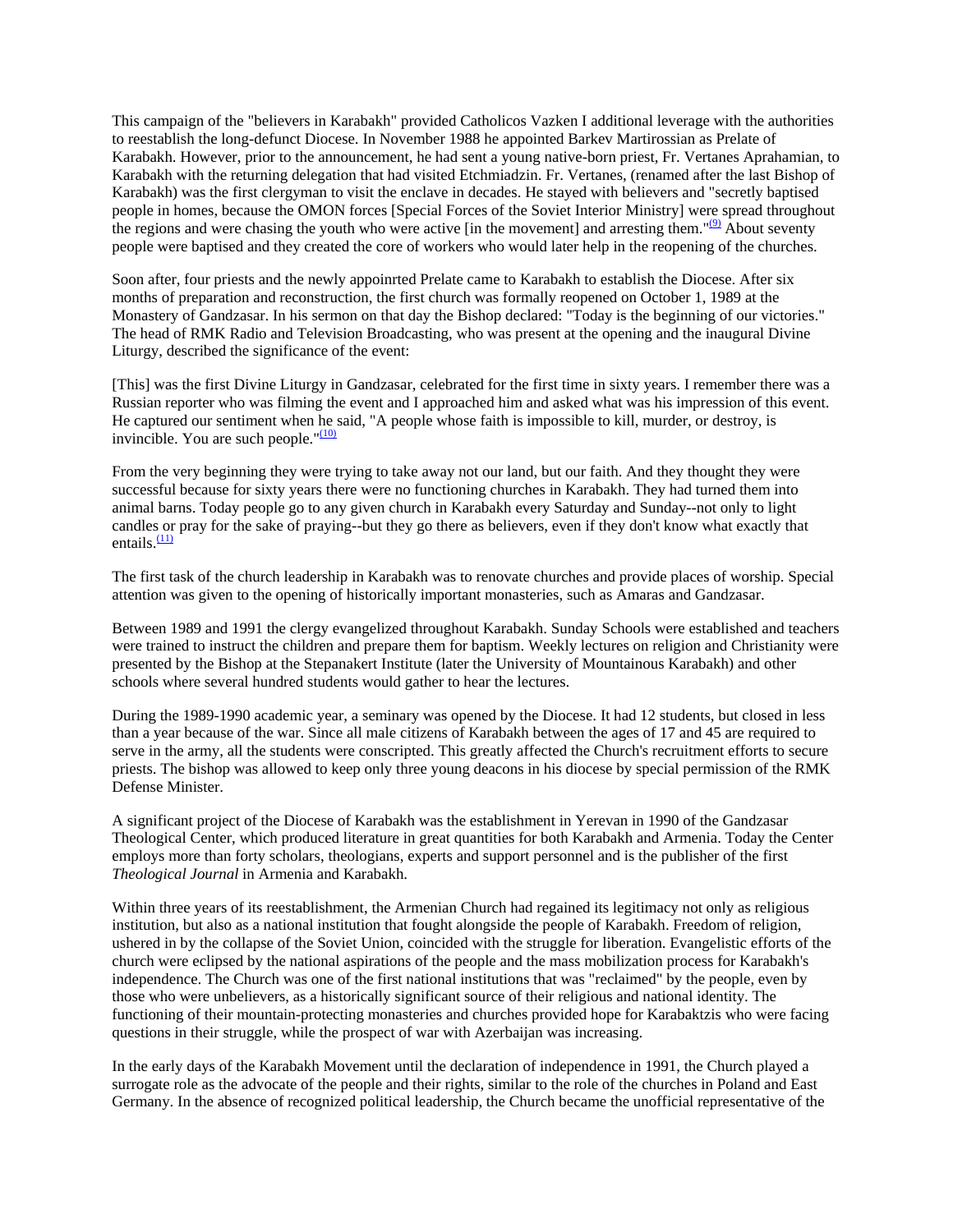people of Karabakh to the outside world. $\frac{(12)}{2}$  $\frac{(12)}{2}$  $\frac{(12)}{2}$ 

#### **The role of the clergy**

The young and charismatic Bishop, Barkev Martirossian,<sup>(13)</sup> and his five priests, despite their small number, established a theological context to the war and rendered vital pastoral service to the people, especially the soldiers. The Bishop explains:

[The Azeris] are forcing us to go to war. They are forcing us to use our weapons. Their desire is to destroy Karabakh by force,to occupy our land by force. That is evil. This is the work of the evil one. This is very clear. When you are unable to stop the evil through prayer and by words, and he is coming to devour your body, by raping and perpetrating immoral acts to your sister and mother, to your daughter and children, it is your duty to protect and safeguard their lives. When you are defending [the innocent], it does not mean that you are killing [your enemy] and doing evil. That's your moral obligation. Secondly, when there is evil, evil must be uprooted. Morally, we are obligated to do this, all of us (Tchilingirian 1994: 6).

This moral code provides the Karabakhtzis with a basis to deal with the inevitable immorality of the war. At the height of the fighting, 1991-1992, in the face of destitution, fear and isolation, the clergy would provide hope and spiritual strength. "We cannot rely on anybody in this war and struggle. There is God in Heaven and there is us, Karabakhtzis, here on earth. Whatever God's will is, it will happen."

People compare the role of the clergy in Karabakh with the role of the clergy during the Battle of Vartanantz in the fifth century. That is, providing spiritual counsel, encouragement and offering prayers for the soldiers.

People remember especially those times when the priests were with the soldiers during the fiercest and most crucial battles. Scores of soldiers would come to the priests before heading to the battlefield to be baptised. One priest describes:

The soldiers used to come to the priests or the Bishop in large numbers, 30, 40, 70, 100 of them, get baptised and go back to the front. They wanted to have some holiness with them, they wanted to receive strength from God, they wanted to receive God's blessings. They wanted to fight with a Christian vocation.

The priest and the soldiers were together. Those days, those experiences created a bond between the church, the soldiers and the authorities. It was a unifying bond. It was like Vartanantz. $\frac{(14)}{(14)}$  $\frac{(14)}{(14)}$  $\frac{(14)}{(14)}$ 

There were instances, especially when churches were bombed or attacked, when priests were caught in the fire. But they continued to provide pastoral care to the people and the soldiers. The priests' presence and witness in the battlefield, where they faced the same dangers and consequences as the soldiers, have accorded them the same honor as those who defended the land.

#### **The language of religious discourse**

The language of religious discourse in Karabakh is quite different than in Armenia. In Armenia one barely hears about "miracles". But in Karabakh a great many miracles purportedly are taking place."<sup>(15)</sup> The perception that God is "present" and "visible" in Karabakh constitutes the basis of religious discourse. The war has a definite theological meaning. The Bishop articulates this theology: "Our movement is holy and just. God has created us as Armenians and we have been baptized as Christians. He has given us this land and we are obligated to preserve it in the best way we can." This perception is accentuated by the use of symbolic religious language. Hence, there are no victims, but *martyrs.* And death is considered a *sacrifice* for the welfare and "regeneration" of the people. *Sinners* are defeated by the determination of *saints* who are willing to be killed for the greater "glory of God." Soldiers "realize that in order to attain victory, they need great spiritual power. "They need God's power" (Tchilingirian 1994: 4-8).

In June 1995, during his first pontifical visit to Karabakh, Catholicos Karekin I reaffirmed this theological stance:

Blessed be those who sacrificed their lives so that our nation might live on. "Brave servicemen of Artsakh" prepare for our struggle, namely the defense of the homeland. We ask only one thing - that no one try to usurp our lands, the lands of Artsakh and Armenia, the sacred inheritance from our forefathers.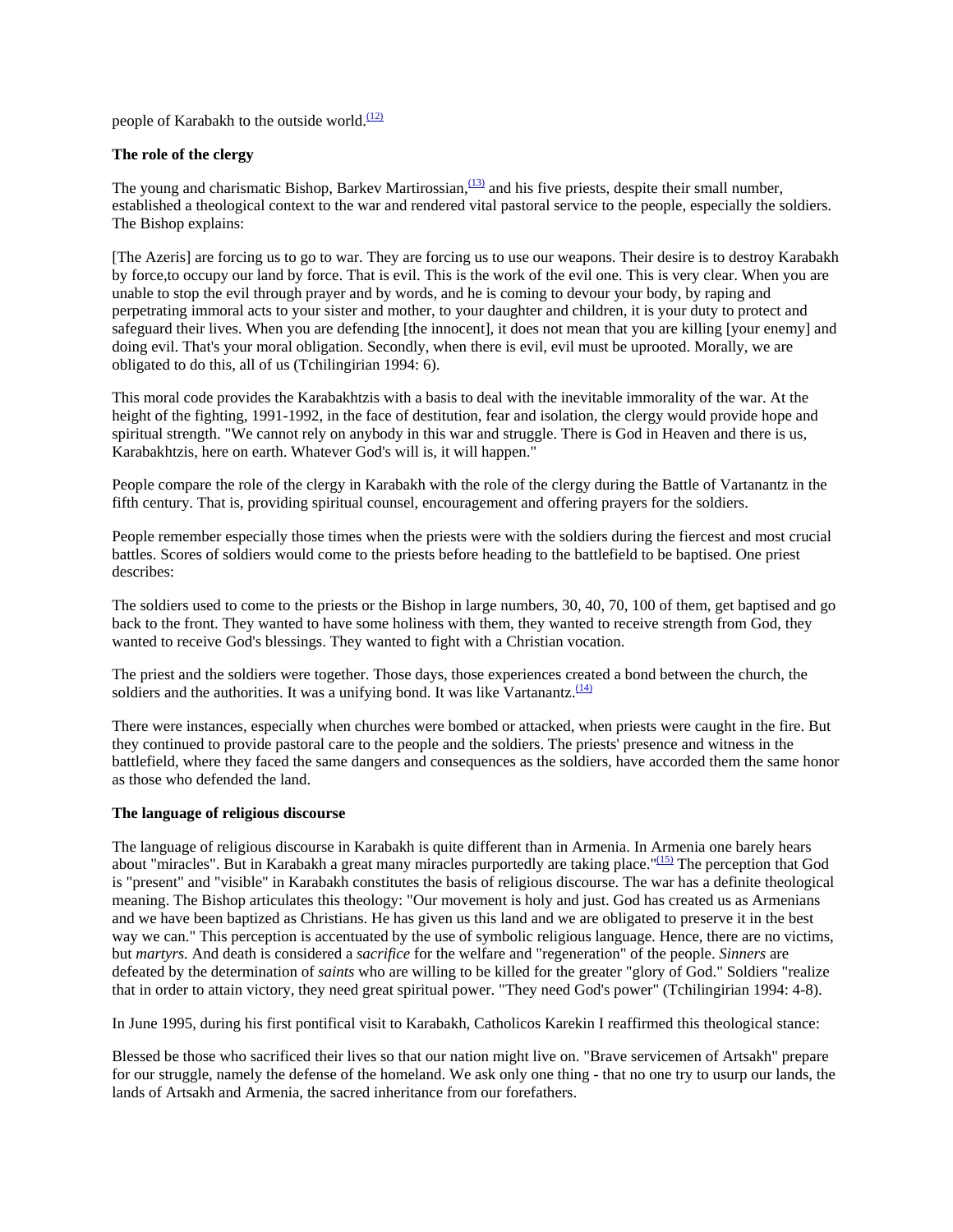Karekin I stressed that the Armenian people face an "invisible enemy," that is "the temptation to be soft, to be weak and to retreat from our principles." $(16)$ 

#### **Religious discourse in Azerbaijan**

The Azerbaijanis have not called the war in Karabakh a *jihad*, but nevertheless, their nationalism has primarily been anti-Armenian in content and Islamic in context (cf. Martin, 1990: 8). For example, the party program of several Azerbaijani political parties contain Islamic elements in their objectives. $\frac{(17)}{(17)}$  $\frac{(17)}{(17)}$  $\frac{(17)}{(17)}$ 

Concerning Karabakh, in October 1988, the head of shi'ite Islam in the Transcaucasus, Sheikh-ul-Islam Allah-Shukur Pasha-Zadeh, strongly attacked the "enemies of Islam" and called for "mobilization and vigilance of the faithful."

This was not quite the call for holy war that the more militant Muslims wanted, but it was sufficiently strong to convince many hesitating Azaris [sic] that the nation had to close its ranks and put itself on a war footing. Ayatollah Pasha-Zadeh's move coincided with the onset of the shi'ites' months of mourning (Muharram and Safar). On Tassu'a, the ninth day of Muharram that marks the start of the final cycle of martyrdom in the shi'ite calendar, a series of mass demonstrations took place in Baku, Kirov-Abad, Sumgait, Shemakhi, Sheki and Lenkoran. Tens of thousands of men, all dressed in black, followed by women wearing the Islamic *hijab* [the black shroud covering face and body] marched through the streets for the first time in decades.

They carried flags and banners associated with the rite of mourning for the martyrdom of Hussein Ibn Ali, the third imam of shi'ism. At regular intervals the crowds stopped to listen to the mullah's sermons recalling the tragic events of Karbala in the eighth century. In parts of Baku portraits of the Iranian shi'ite leaders Grand Ayatollah Abol-Qassem Mussavi-Kho'i and the late Grand Ayatollah Muhammad-Kazem Shariatmadari and the flag of 'Lion and Sun', were carried by the demonstrators (Taheri 1989: 171-2).

In other parts of the world Islamic movements amplified the "religious dimension"of the conflict and presented it as yet another "conspiracy" against Islam. In *Al-Shi'raa* weekly (Beirut) Hussain Sabra wrote:

When in 1988 Gorbachev visited the United States, a group of Armenians, together with immigrant Soviet Jews, organized a demonstration asking Gorbachev to take a solid position on the issue of Nagorno-Karabagh, favorable to Armenians, and against the Moslem Azerbaijanis.

Sabra analyzes the Armenian-Islamic cause and blames all Armenians for cooperating with the Zionists.<sup>(18)</sup> The *Al*-*Kifah* weekly reported: "Reliable sources in East Beirut reveal that the 'Lebanese Forces' [Christian Maronite militiamen] have moved their struggle to the Caucasus, this time not against federalism, but with separatist intentions."

In January 1990 the Assembly of Islamic Religious Leaders declared the following:

The issue of unifying Karabagh with Armenia is not realistic, it is unjust and not attainable… the enclave is situated within the boarders of the Republic of Azerbaijan like an island… Many Armenians, escaping their areas for numerous problems and complications, found hospitable refuge among Moslem Azerbaijanis [and they were welcomed], just as they were welcomed by the Lebanese, Syrians and others [in the past]. The demand of Azerbaijan concerning the enclave is legal and that legality is rooted in geographic and historical evidence…the Tsarist armies conquered Armenia and separated it from Turkey and the Soviet armies conquered and separated Azerbaijan from Iran.

The Assembly found "certain Armenians" guilty of provoking and instigating unjust demands for Karabakh and called upon all Armenians to stop the demand for unification of Karabakh with Armenia. $\frac{(19)}{2}$  $\frac{(19)}{2}$  $\frac{(19)}{2}$ 

The government of Azerbaijan tries to "downplay [the] religious dimension of the Republic's popular movement"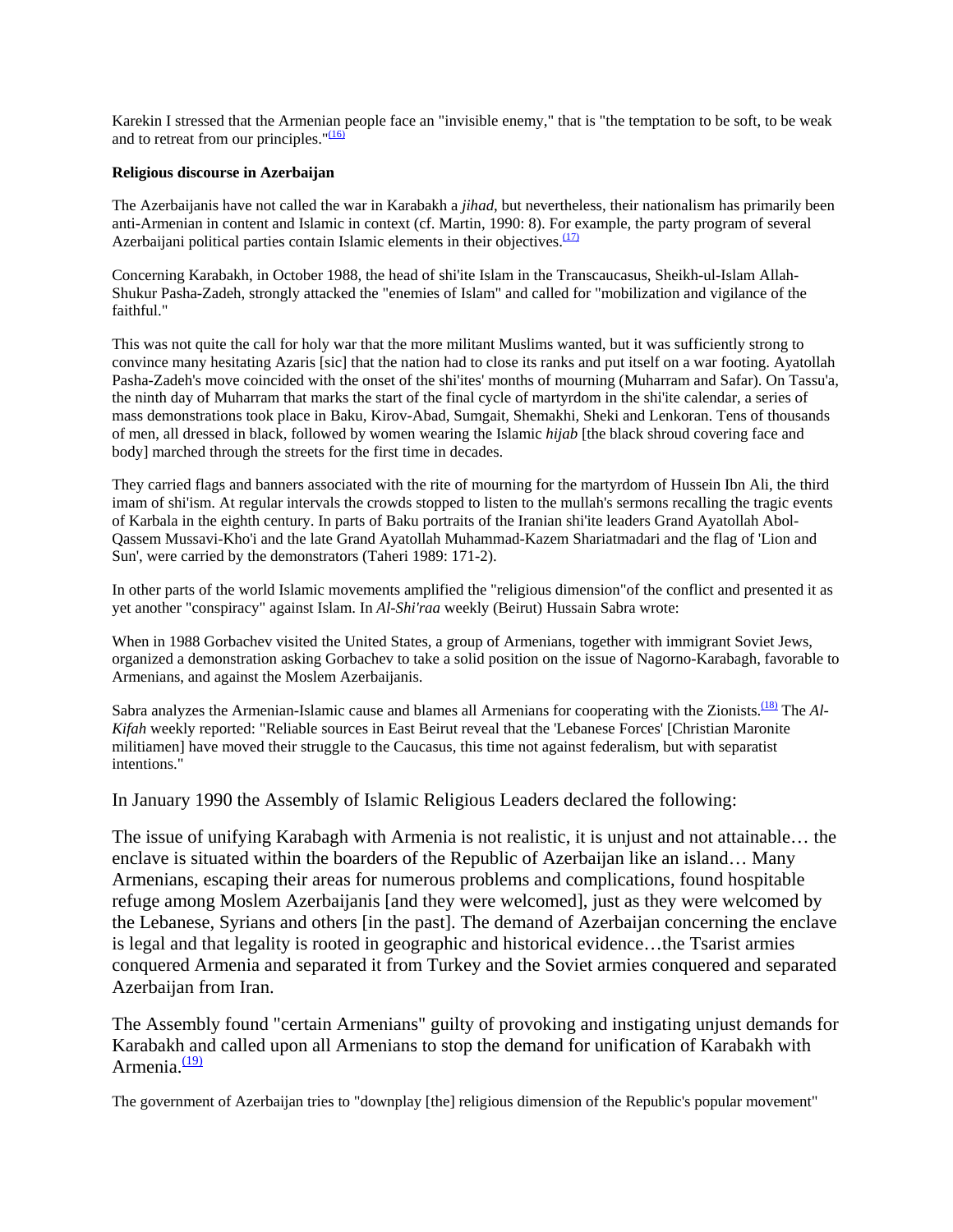(Hunter 1993: 238-390). In June 1995 President Aliyev visited the central Taza Pir mosque in Baku to offer prayers for Mohammed's grandson, imam Hussein and seventy-two of his companions who were martyred in the seventh century. He addressed the crowd:

Today the Islamic world celebrates the day of execution of holy imams who have sacrificed themselves in the name of the Motherland, nation and the faith…the selflessness of imam Hussein serves as an example for hundreds and hundreds of Azeri citizens who resisted the Armenian aggression with credit, who did not spare their lives for the sake of the freedom and independence of the Motherland…Today the whole Azeri nation bows its head before the memory of the heroes. Our nation will remain loyal to its traditions, and to its belief. $\frac{(20)}{20}$ 

President Aliyev expressed hope for an immediate end to the war, liberation of all seized Azeri Lands and the homecoming of refugees.

An important difference between the Armenian and Azerbaijani religious discourse is that the former is not directed towards the Azeri people, but against a regime and a nationalism that calls for the expulsion of Armenians (Helsinki Watch, 1991:6) from Karabakh. The Armenian religious discourse is "introspective." There is an awareness of "the evil" within and without, and the notion that without extricating the evil found within, the evil without cannot be overcome. "Disloyalty to God" would bring God's wrath upon the nation. The principal tenets of this religious discourse are: the eradication of evil (both within and without) and the protection of the land that "God gave" to Karabakhtzis. Based on this doctrine it is hoped that ultimately "Karabakh will become a unique country, where people will live piously and according to high moral standards" (Tchilingirian 1994:18).

#### **Preventing moral anomie**

The theological dimension of this religious discourse is further explained in a booklet by Bishop Barkev Martirossian entitled *Divine Help for the Christian Solider*, <sup>(21)</sup> where he presents a "theology of liberation" and *deals with the issue of "just war." He provides a meaning system and a basis for distinguishing between "right" and "wrong" ways of behaving under war conditions. In this pocket-size booklet prepared especially for the soldiers of Karabakh, religion is presented as a means to prevent the occurrence of moral anomie.*

*War, like other catastrophic phenomena in life, creates not only physical and material destruction but also a moral crisis in the life of a society. The seven-year military confrontation and struggle--and the uncertain prospects of the future--have affected the moral and social orders in Karabakh.*

*The Bishop exhorts the soldiers to "be ready to welcome death with dignity." Martirossian's eclectic approach to the problem of "just war" and military ethics weaves Biblical, patristic and national historical meaning systems with the realities of life resulting from the war.* 

*In his discourse, Martirossian affirms that the struggle of the Karabakhtzi soldier is "righteous," and provides extensive Biblical support. He writes, "There are numerous accounts--both in the Holy Bible and in our history--that confirm the presence of divine help for armies that carry out righteous struggles, especially when they appeal to God with faith, and accept the blessings of His faithful servants, [the priests]." He then shows how military success might be achieved in Karabakh, if the soldiers put their faith in God rather than solely in the strength of their arms. He provides several anecdotal examples of how, during the most crucial battles in the Shushi and Martakert regions, the entire population of Karabakh, "young and old, were sitting in shelters because of the shelling and" under the candle light--were unceasingly praying to God, beseeching His Almighty power to help [the] young and brave fighters."* 

*Concerning the ethics of war, Martirossian warns: "a Christian soldier will be exposed to acts of violence and destruction." God, on judgment day, will ask the soldier to account "for the possessions [he] ravished from the poor unjustly and forcefully, or for the things [he] robbed from [his] masters." He then outlines the "spiritual values" of a Christian soldier: obedience and order, unity, humility and prudence, being mindful of delinquency and sinful deviations, and reconciliation. He affirms that "the awareness of divine aid greatly reinforces and strengthens [the*  soldier's] faith and reliance on God. But that reliance could be superficial if it is not coupled with a genuine *Christian way of life."*

*He then goes on to explain the "spiritual fortification of the soldier." In order to "take up the armor of God," the*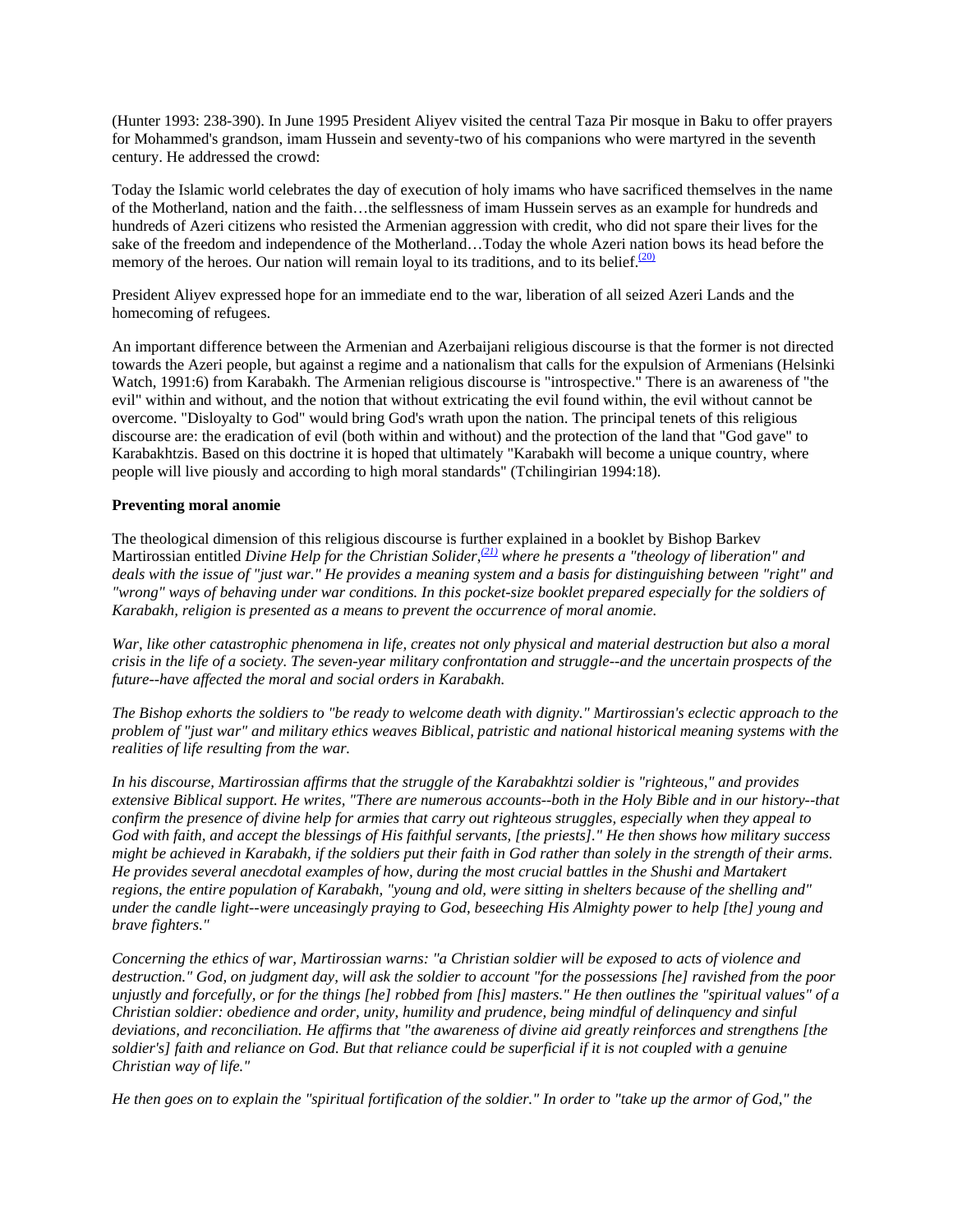*soldier is asked to be mindful of, (a) prayer and thanksgiving, which should accompany the Christian soldier, just as "all military training and combat exercises;" (b) honoring the Holy Cross, as "an enemy-chasing power in the war;" and (c) bravery, because "God is the Lord only of the brave." Martirossian concludes his exhortation by urging the soldier to "remember [his] glorious ancestors and the achievements of today's heroes" and assures him that "the nation is praying for [him]" so that [he] may be a loyal fighter and a true soldier of Christ."*

*The French sociologist Emile Durkheim argues that every religion provides a means to enable men to face the world with greater confidence (Durkheim 1972: 227). In Divine Help, Martirossian uses Armenian Christian religion to give the Karabakhtzi soldiers this "greater confidence" to face the world--their world--under war conditions. The "sacred cosmos" that Martirossian draws in Divine Help includes the soldier in its ordering of reality, thus providing him an "ultimate shield against the terror of anomie" (Berger 1967: 27). Martirossian provides a clear reference to a meaning system that is particular, as well as universal, in its scope.* 

*The Church in Karabakh has assumed the responsibility to set a certain moral and ethical context to the war on the one hand, and the nation-building process on the other, by establishing a balance between the national aspirations of the Armenians and their religious values. However, since the declaration of independent statehood in Karabakh, the role of the Church has changed. A priest surmised that between 1989 and 1991, "the church was much more significant, was much more valuable than perhaps it is today.["\(22\)](#page-1-0) Nevertheless, it is still an important moral and spiritual source for the people of Karabakh both as a national and religious institution.*

## *References*

*Akopian, A. (1987) Albania-Aghuank in Greco-Latin and Ancient Armenian Sources, Yerevan (in Armenian).* 

*ArmEncy. Armenian Soviet Encyclopedia Vol. 1 (1974); Vol. 6 (1980), Yerevan (in Armenian).* 

*Barkhudaroants, Makar Bp. (1902) History of the Albanians Vol. 1, Vagharshapat (in Armenian).* 

*Berger, Peter (1967) The Sacred Canopy: Elements of a Sociological Theory of Religion, Garden City, NY.* 

*Documents on the History of the Armenian Church: 1921-1938 (1994), compiled by Santro Behbutian, Yerevan: Department of State Archives, Republic of Armenia (in* 

*Armenian).* 

*Durkheim, Emile (1972): Selected Writings (A. Giddens, ed.), New York.* 

*Etchmiadzin Archives, Chancellery of Catholicosate of Etchmiadzin, file: Diocese of Karabakh.* 

*Hovannisian, Richard (1971) "Armeno-Azerbaijani Conflict Over Mountanious Karabakh 1918- 1919", Armenian Review 24, 2.* 

*Hunter, Shireen T. (1993) "Azerbaijan: search for industry and new partners" in Ian Bremmer and Ray Taras (eds.) Nation and Politics in the Soviet Successor States,* 

*Cambridge University Press.* 

*Lalayan, Yervant (1988) Collected Works Vol. 2, Yerevan: Armenian SSR Academy of Sciences (in Armenian).* 

*Leo (1947) Collected Works Vol. 2, Yerevan (in Armenian).*